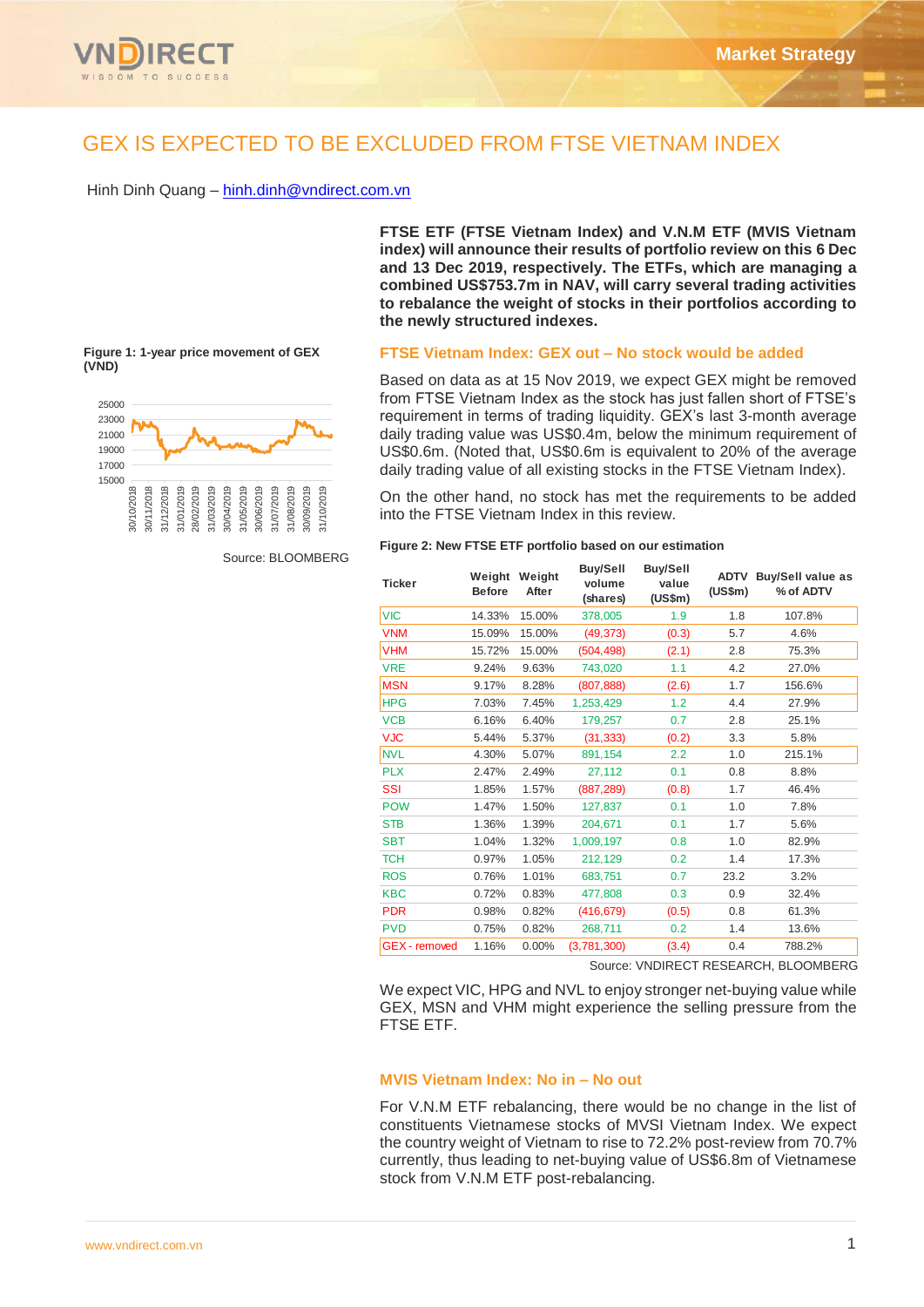

#### **Ticker Weight Before Weight After Buy/Sell volume (shares) Buy/Sell value (US\$m) ADTV Buy/Sell value (US\$m) as % of ADTV** VIC 7.44% 8.00% 499,678 2.6 1.8 142.6% VHM 8.44% 8.00% (495,151) (2.1) 2.8 73.9% VNM 6.67% 7.00% 291,048 1.5 5.7 27.2% VCB 6.51% 6.50% (13,123) (0.1) 2.8 1.8% NVL 5.82% 6.00% 330,708 0.8 1.0 79.8% VRE 5.40% 5.50% 312,009 0.5 4.2 11.3% VJC 4.49% 4.39% (75,933) (0.5) 3.4 14.0% MSN 4.27% 4.34% 95,696 0.3 1.7 18.5% HPG 3.75% 3.93% 850,481 0.8 4.4 18.9% POW 3.43% 3.49% 424,422 0.2 1.0 25.9% BVH 3.07% 3.13% 78,721 0.2 0.6 43.4% SBT 2.94% 3.08% 780,926 0.6 1.0 64.1% SSI 2.46% 2.66% 1,038,420 0.9 1.7 54.3% ROS 2.08% 2.20% 547,936 0.6 23.2 2.5% TCH 2.11% 2.12% 20,351 0.0 1.4 1.7% GEX 1.82% 1.84% 143,060 0.1 0.4 29.8%

#### **Figure 3: New V.N.M ETF portfolio based on our estimation**

Source: VNDIRECT RESEARCH, BLOOMBERG

We expect that VIC, VNM, SSI, NVL and HPG could enjoy the stronger net-buying value from the V.N.M ETF.

**Figure 4: Expected buy/sell value by 2 ETFs in 4Q19 rebalancing** 

| <b>Ticker</b> | <b>V.N.M ETF</b><br>$(US\$ fm $)$ | V.N.M ETF<br>Buy/Sell value Buy/Sell volume<br>(shares) | <b>FTSE ETF</b><br>(US\$m) | <b>FTSE ETF</b><br>Buy/Sell value Buy/Sell volume<br>(shares) |       | Total Buy/Sell Total Buy/Sell<br>value (US\$m) volume (shares) | <b>ADTV</b><br>(US\$m) | Buy/Sell<br>value as % of<br><b>ADTV</b> |
|---------------|-----------------------------------|---------------------------------------------------------|----------------------------|---------------------------------------------------------------|-------|----------------------------------------------------------------|------------------------|------------------------------------------|
| <b>VIC</b>    | 2.6                               | 499,678                                                 | 1.9                        | 378,005                                                       | 4.5   | 877,683                                                        | 1.8                    | 250%                                     |
| <b>NVL</b>    | 0.8                               | 330,708                                                 | 2.2                        | 891,154                                                       | 3.1   | 1,221,862                                                      | 1.0                    | 295%                                     |
| <b>HPG</b>    | 0.8                               | 850,481                                                 | 1.2                        | 1,253,429                                                     | 2.1   | 2,103,910                                                      | 4.4                    | 47%                                      |
| <b>VRE</b>    | 0.5                               | 312,009                                                 | 1.1                        | 743,020                                                       | 1.6   | 1,055,029                                                      | 4.2                    | 38%                                      |
| <b>SBT</b>    | 0.6                               | 780,926                                                 | 0.8                        | 1,009,197                                                     | 1.5   | 1,790,122                                                      | 1.0                    | 147%                                     |
| <b>ROS</b>    | 0.6                               | 547,936                                                 | 0.7                        | 683,751                                                       | 1.3   | 1,231,687                                                      | 23.2                   | 6%                                       |
| <b>VNM</b>    | 1.5                               | 291,048                                                 | (0.3)                      | (49, 373)                                                     | 1.3   | 241,675                                                        | 5.7                    | 23%                                      |
| <b>VCB</b>    | (0.1)                             | (13, 123)                                               | 0.7                        | 179,257                                                       | 0.6   | 166,134                                                        | 2.8                    | 23%                                      |
| <b>POW</b>    | 0.2                               | 424,422                                                 | 0.1                        | 127,837                                                       | 0.3   | 552,259                                                        | 1.0                    | 34%                                      |
| <b>KBC</b>    |                                   |                                                         | 0.3                        | 477,808                                                       | 0.3   | 477,808                                                        | 0.9                    | 32%                                      |
| <b>TCH</b>    | 0.0                               | 20,351                                                  | 0.2                        | 212,129                                                       | 0.3   | 232,479                                                        | 1.4                    | 19%                                      |
| <b>BVH</b>    | 0.2                               | 78,721                                                  |                            |                                                               | 0.2   | 78,721                                                         | 0.6                    | 43%                                      |
| <b>PVD</b>    |                                   |                                                         | 0.2                        | 268,711                                                       | 0.2   | 268,711                                                        | 1.4                    | 14%                                      |
| <b>SSI</b>    | 0.9                               | 1,038,420                                               | (0.8)                      | (887, 289)                                                    | 0.1   | 151,131                                                        | 1.7                    | 8%                                       |
| <b>STB</b>    |                                   |                                                         | 0.1                        | 204,671                                                       | 0.1   | 204.671                                                        | 1.7                    | 6%                                       |
| <b>PLX</b>    |                                   |                                                         | 0.1                        | 27,112                                                        | 0.1   | 27,112                                                         | 0.8                    | 9%                                       |
| <b>PDR</b>    |                                   |                                                         | (0.5)                      | (416, 679)                                                    | (0.5) | (416, 679)                                                     | 0.8                    | 61%                                      |
| <b>VJC</b>    | (0.5)                             | (75, 933)                                               | (0.2)                      | (31, 333)                                                     | (0.7) | (107, 266)                                                     | 3.4                    | 20%                                      |
| <b>MSN</b>    | 0.3                               | 95,696                                                  | (2.6)                      | (807, 888)                                                    | (2.3) | (712, 192)                                                     | 1.7                    | 138%                                     |
| <b>GEX</b>    | 0.1                               | 143,060                                                 | (3.4)                      | (3,781,300)                                                   | (3.2) | (3,638,240)                                                    | 0.4                    | 758%                                     |
| <b>VHM</b>    | (2.1)                             | (495, 151)                                              | (2.1)                      | (504, 498)                                                    | (4.2) | (999, 650)                                                     | 2.8                    | 149%                                     |

Source: VNDIRECT RESEARCH